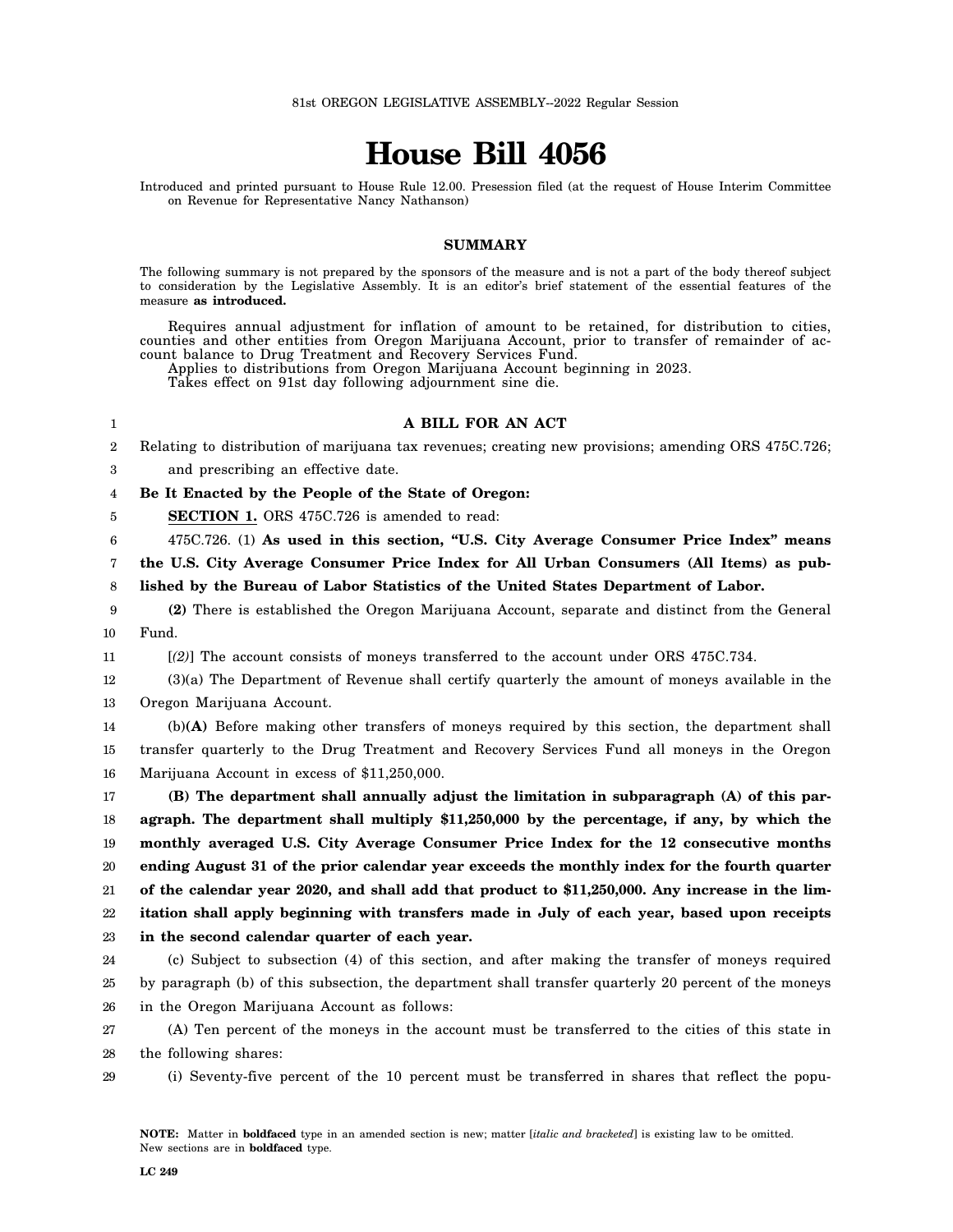### HB 4056

1 2 3 4 lation of each city of this state that is not exempt from this paragraph pursuant to subsection (4)(a) of this section compared to the population of all cities of this state that are not exempt from this paragraph pursuant to subsection (4)(a) of this section, as determined by Portland State University under ORS 190.510 to 190.610, on the date immediately preceding the date of the transfer; and

5 6 7 8 9 (ii) Twenty-five percent of the 10 percent must be transferred in shares that reflect the number of licenses held pursuant to ORS 475C.065, 475C.085, 475C.093 and 475C.097 on the last business day of the calendar quarter preceding the date of the transfer for premises located in each city compared to the number of licenses held pursuant to ORS 475C.065, 475C.085, 475C.093 and 475C.097 on the last business day of that calendar quarter for all premises in this state located in cities; and

10 11 (B) Ten percent of the moneys in the account must be transferred to counties in the following shares:

12 13 14 15 16 17 (i) Fifty percent of the 10 percent must be transferred in shares that reflect the total commercially available area of all grow canopies associated with marijuana producer licenses held pursuant to ORS 475C.065 on the last business day of the calendar quarter preceding the date of the transfer for all premises located in each county compared to the total commercially available area of all grow canopies associated with marijuana producer licenses held pursuant to ORS 475C.065 on the last business day of that calendar quarter for all premises located in this state; and

18 19 20 21 22 (ii) Fifty percent of the 10 percent must be transferred in shares that reflect the number of licenses held pursuant to ORS 475C.085, 475C.093 and 475C.097 on the last business day of the calendar quarter preceding the date of the transfer for premises located in each county compared to the number of licenses held pursuant to ORS 475C.085, 475C.093 and 475C.097 on the last business day of that calendar quarter for all premises in this state.

23 24 (d) After making the transfer of moneys required by paragraph (b) of this subsection, 80 percent of the remaining moneys in the Oregon Marijuana Account must be used as follows:

25 26 (A) Forty percent of the moneys in the account must be used solely for purposes for which moneys in the State School Fund established under ORS 327.008 may be used;

27 28 (B) Twenty percent of the moneys in the account must be used solely for mental health treatment or for alcohol and drug abuse prevention, early intervention and treatment;

29 30 (C) Fifteen percent of the moneys in the account must be used solely for purposes for which moneys in the State Police Account established under ORS 181A.020 may be used; and

31 32 (D) Five percent of the moneys in the account must be used solely for purposes related to alcohol and drug abuse prevention, early intervention and treatment services.

33 34 35 (4)(a) A city that has an ordinance prohibiting the establishment of a premises for which issuance of a license under ORS 475C.065, 475C.085, 475C.093 or 475C.097 is required is not eligible to receive transfers of moneys under subsection  $(3)(c)(A)$  of this section.

36 37 38 (b) A county that has an ordinance prohibiting the establishment of a premises for which issuance of a license under ORS 475C.065 is required is not eligible to receive transfers of moneys under subsection  $(3)(c)(B)(i)$  of this section.

39 40 41 (c) A county that has an ordinance prohibiting the establishment of a premises for which issuance of a license under ORS 475C.085, 475C.093 or 475C.097 is required is not eligible to receive transfers of moneys under subsection (3)(c)(B)(ii) of this section.

42 43 44 45 (d)(A) Paragraphs (b) and (c) of this subsection do not apply to a county ordinance adopted on or after January 1, 2018, that prohibits the establishment of a premises for which a license under ORS 475C.065, 475C.085, 475C.093 or 475C.097 is required but allows in the unincorporated area of the county the continued operation of an existing premises for which a license under ORS 475C.065,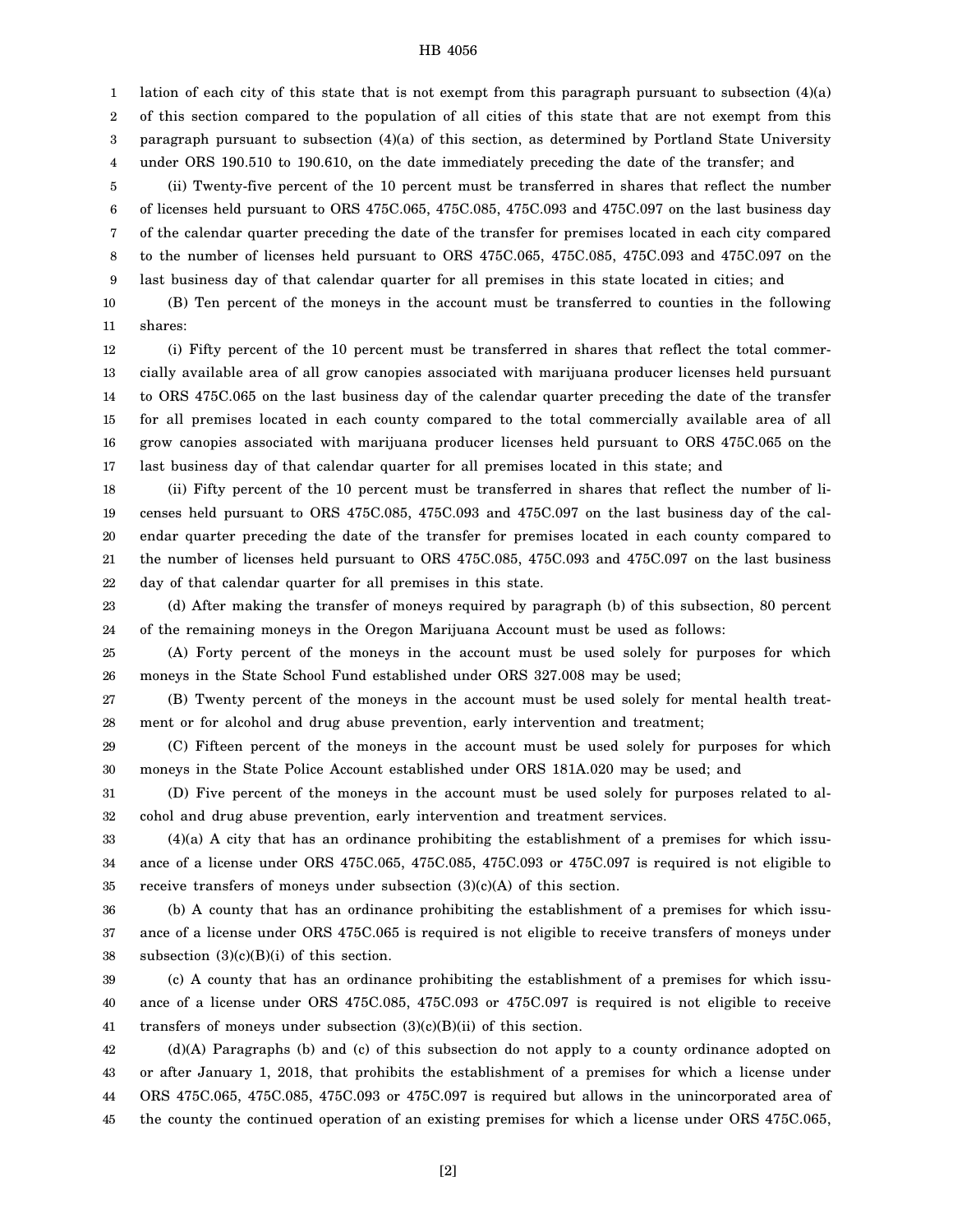1 475C.085, 475C.093 or 475C.097 is required.

2 3 (B) A county that adopts an ordinance described in subparagraph (A) of this paragraph shall certify the adoption of the ordinance under subsection (6) of this section.

4 5 6 7 8 9 (5)(a) A city or county that is ineligible under subsection (4) of this section to receive a transfer of moneys from the Oregon Marijuana Account during a given quarter but has received a transfer of moneys for that quarter shall return the amount transferred to the Department of Revenue, with interest as described under paragraph (f) of this subsection. An ineligible city or county may voluntarily transfer the moneys to the Department of Revenue immediately upon receipt of the ineligible transfer.

10 11 12 13 14 15 16 (b) If the Director of the Oregon Department of Administrative Services determines that a city or county received a transfer of moneys under subsection (3)(c) of this section but was ineligible to receive that transfer under subsection (4) of this section, the director shall provide notice to the ineligible city or county and order the city or county to return the amount received to the Department of Revenue, with interest as described under paragraph (f) of this subsection. A city or county may appeal the order within 30 days of the date of the order under the procedures for a contested case under ORS chapter 183.

17 18 19 (c) As soon as the order under paragraph (b) of this subsection becomes final, the director shall notify the Department of Revenue and the ineligible city or county. Upon notification, the Department of Revenue immediately shall proceed to collect the amount stated in the notice.

20 21 22 23 (d) The Department of Revenue shall have the benefit of all laws of the state pertaining to the collection of income and excise taxes and may proceed to collect the amounts described in the notice under paragraph (c) of this subsection. An assessment of tax is not necessary and the collection described in this subsection is not precluded by any statute of limitations.

24 25 26 (e) If a city or county is subject to an order to return moneys from an ineligible transfer, the city or county shall be denied any further relief in connection with the ineligible transfer on or after the date that the order becomes final.

27 28 (f) Interest under this section shall accrue at the rate established in ORS 305.220 beginning on the date the ineligible transfer was made.

29 30 31 (g) Both the moneys and the interest collected from or returned by an ineligible city or county shall be redistributed to the cities or counties that were eligible to receive a transfer under subsection (3)(c) of this section on the date the ineligible transfer was made.

32 33 34 35 36 37 38 (6)(a) Not later than July 1 of each year, each city and county in this state shall certify with the Oregon Department of Administrative Services whether the city or county has an ordinance prohibiting the establishment of a premises for which issuance of a license under ORS 475C.065, 475C.085, 475C.093 or 475C.097 is required and whether the county has an ordinance described in subsection (4)(d) of this section. The certification shall be made concurrently with the certifications under ORS 221.770, in a form and manner prescribed by the Oregon Department of Administrative Services.

39 40 41 (b) If a city fails to comply with this subsection, the city is not eligible to receive transfers of moneys under subsection (3)(c)(A) of this section. If a county fails to comply with this subsection, the county is not eligible to receive transfers of moneys under subsection  $(3)(c)(B)$  of this section.

42 43 44 45 (c) A city or county that repeals an ordinance as provided in ORS 475C.457 shall file an updated certification with the Oregon Department of Administrative Services in a form and manner prescribed by the department, noting the effective date of the change. A city or county that repeals an ordinance as provided in ORS 475C.457 is eligible to receive quarterly transfers of moneys under